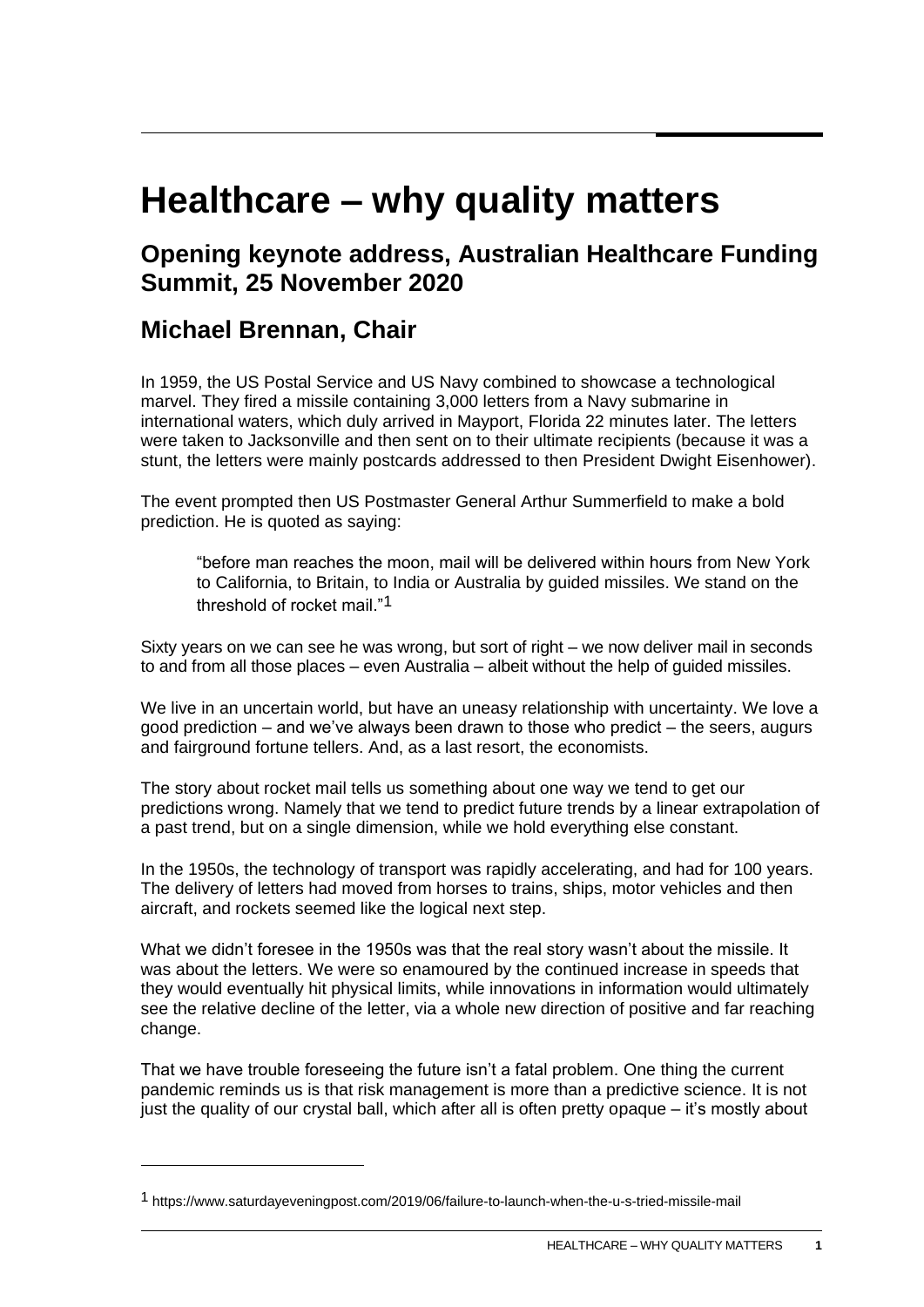how well we respond and adapt to unexpected changes when they occur. Positive or negative. That is true for individuals, firms and entire systems.

What can this story tell us about health? There have been two big trends in health in the developed world: rising spending as a share of GDP, and the long and consistent rise in life expectancy over the last century and more.

The second slide in my pack shows the rise in spending per capita for selected countries including Australia, and the rise in life expectancy that it has implicitly purchased. It seems a reasonable return – perhaps a windfall gain – on our health investment, now a bit over 9 per cent of GDP.

And my third slide shows that Australia achieves a high life expectancy for our health spend. Few countries achieve higher life expectancy with a lower spend as a share of GDP. And there are plenty that achieve the opposite – more spending for shorter lives. The United States is the outlier here.

The rise in life expectancy is indeed a remarkable story. Here is the headline fact: In 1886 – not that long ago in the sweep of human history – life expectancy at birth for an Australian male was 47 years. In 2016 it was 81. So, a 33 year increase in life expectancy over 130 years. By any measure, that must be regarded as a stunning transformation  $-a$ 70 per cent increase in lifespan per Australian.

So what might be extrapolate from this? Could we see something similar over the next 130 years? Will the bargain continue as before: with even longer lives in return for a consistently rising health spend as a share of Australians' incomes?

Of course, we don't know. But it's possible that, like mail by rocket, we shouldn't just assume that our future health spend will be primarily about purchasing longer lives; or at least not at the same price per year of increased life expectancy that we have seen in the past. Part of the reason the future might not look like the past becomes evident when we look at the big drivers of the rise in life expectancy since 1886.

By far the biggest influence has been the fall in infant mortality, and deaths in childbirth. My fourth slide has charts showing age-specific mortality rates since 1886. You can see that the biggest falls have been at birth, where the mortality rate is just 2.6 per cent of what it was in 1886. There are similar falls in mortality for women aged 20 and 30, most likely the effect of reduced deaths in childbirth.

As an aside, you can see the rise in mortality for 20 year old males during the 1960s, peaking in 1973 and then falling. This period coincides with the rise and then spectacular fall in the road toll.

Of course, the point is that a fall in infant mortality has a huge impact on average life expectancy, as babies then go on to live much longer lives. But it's hard to replicate, because once infant mortality has been reduced to very low levels, it's hard to get further increases in overall average life expectancy from this source.

The fifth slide underscores this remarkable trend: In 1886, believe it or not, the annual mortality rate of a 65 year old man was less half that of a baby, while by 2017, it was nearly 200% higher.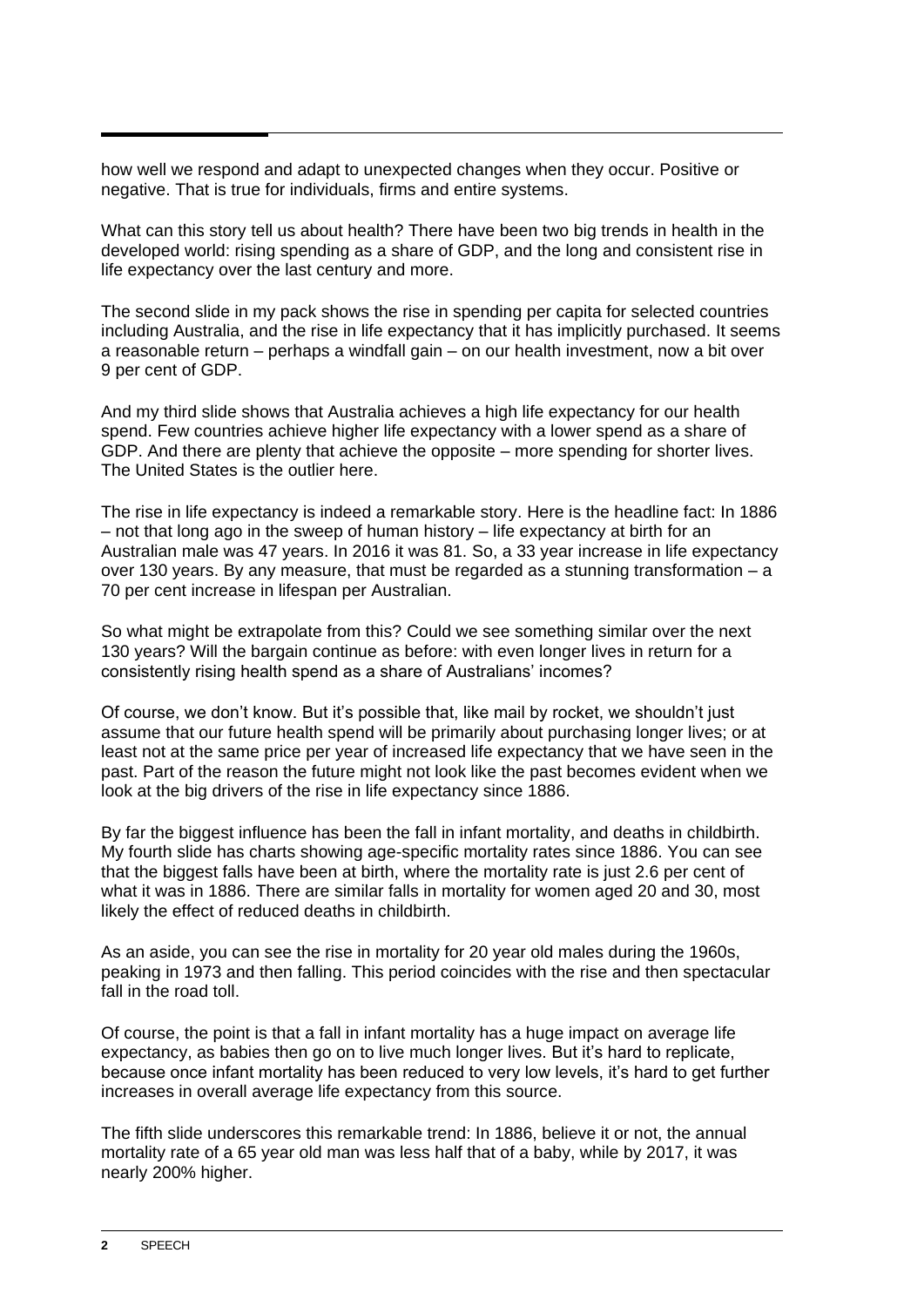My sixth slide shows the rise in life expectancy at different ages since 1886. Again, you see the big rise in life expectancy at birth, pretty significant rises in life expectancy at age 20. What is interesting is how little life expectancy changed for 50, 60 or 80 year olds over this period between 1886 and about 1970. Of course, there were many more people living to these ages in 1970 compared with 1886.

But the fact still remains that the life expectancy of (those rare) 80 year olds in 1886 was 85 – another 5 years; and it was no more in 1970. I find that a fascinating fact: for all our medical advancement over that 90 year period, we hadn't worked out how to keep an octogenarian alive for much longer. From 1970, we saw incremental rises in life expectancy at older ages – still noticeably faster for the 50 and 60 year olds than for those aged 80.

Looking at causes of death tells us something about these trends. The seventh slide shows the composition of deaths broken down by some broad categories of cause. You can see the big fall in infectious diseases in the first half of the  $20<sup>th</sup>$  century. You can also see that deaths from circulatory disease (e.g. heart attack) peaked in the late 1960s at around 55 per cent of deaths. Today it is more like a quarter.

This shows the impact of a blockbuster innovation like statins – that is, the role played by big pharmaceutical breakthroughs. And this coincides with the slight but steady rise in life expectancy at middle and older ages since the early 1970s.

The sad fact about this chart is, of course, that it has to add up to 100 per cent. A fall in one source of death must mean a rise in another cause, like cancer. We can only speculate about what might drive another big shift in this chart in the future.

Noting that even if we don't find cures for many things, treatments can still prolong lives, perhaps materially. But my point is that a quick look at the drivers of past increases in life expectancy suggests that we can't assume that the future trajectory will look the same as it did in the past. We can't just do a linear extrapolation. There's a vigorous debate about the limits to human life, but in a society with already high life expectancy, it may be that the most important benefits from a better healthcare system lie elsewhere.

That is, we have to be open to the possibility that future gains in health outcomes might come in a different form than living longer. One candidate – perhaps the most obvious candidate – is quality. Because arguably it's not just total years of life that matters, but also the total years of life lived in good health. Quality as well as quantity.

At the moment, Australia ranks relatively high for the number of years lived in in poor health (my eighth slide). That is a function of high overall life expectancy, but a rising burden of chronic disease.

In fact, if you look at the share of life lived in good health, Australia ranks  $2<sup>nd</sup>$  worst in the OECD, part of an Anglo-Saxon club with the US, New Zealand and the UK. (Illustrated by my ninth slide.) This is bad news, but with a silver lining.

When you are a long way from the frontier (or best practice), you arguably have more scope to make rapid gains. (By contrast, Australia is much closer to the frontier when it comes to overall life expectancy, so the scope for quick wins there might be less.)

Some figures from our recently released report on mental health illustrate this point.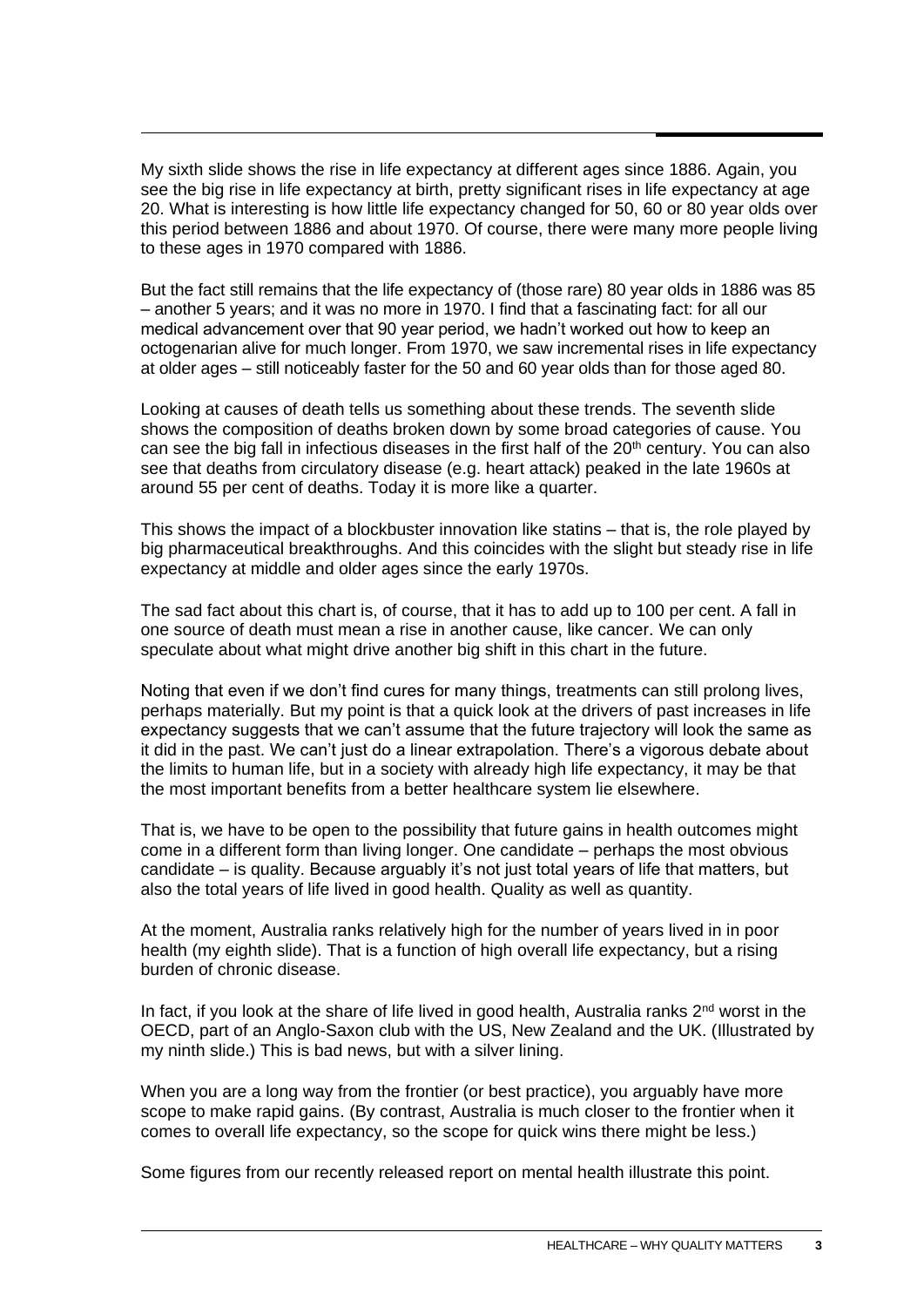We estimated the total detriment to the Australian community from mental ill-health at up to \$220 billion a year. Around \$70 billion of this figure is economic impact, in that it comprises things like government expenditure and lower participation and productivity. The remaining \$150 billion is the cost to individuals from living with mental health or  $$ tragically – dying prematurely.

These estimates are, by their nature, imprecise. But the basis for our calculation is the epidemiological concept of a disability adjusted life year.

In short, we estimate that Australians lose around 710,000 years of healthy life due to mental illness. Around 20 per cent of that figure is due to years of life lost – premature death due to suicide, which is unquestionably a tragedy. But note that 80 per cent of the impact is borne in diminished quality of life for those living for many years with a mental illness.

Our contention is that there are huge gains: certainly in preventing suicide, but also in improving the quality of life for those who spend many years dealing with the burden of mental ill health.

For the most part, that isn't about finding a 'cure', although our research suggests many people can improve their underlying mental health over time with the right treatment and services at the right time.

Similar things could be said of chronic disease, where a better service system might improve people's management of their condition, prevent hospitalisations and help people to live fuller lives.

With this in mind, the Commission has commenced a project on behalf of state governments looking at preventative, integrated health programs across Australian states and territories; programs that aim to connect up parts of the system, particularly in relation to chronic disease management.

We also devoted considerable attention to this topic in our Shifting the Dial report in 2017.

You are all familiar with the problems:

- The rise of preventable chronic diseases associated with factors like diet and exercise – noting for example that Australia has now become one of the most obese countries in the OECD.
- A system dominated by two volume based behemoths: the fee for service MBS and the activity based acute system, both of which have driven considerable efficiency on one dimension (throughput) but arguably don't provide enough incentive to keep people well … something we will no doubt hear more about from **Danielle Romanes**, **Paul Gross** and **James Downie**.
- There is the lack of integration between providers, and limited focus on the patient as the centre of the system. For example, the *idea* of patient reported outcome and experience measures is well accepted, but their use is limited, especially outside the hospital system … so it's great that we have **Professor Ellen Nolte** presenting this afternoon.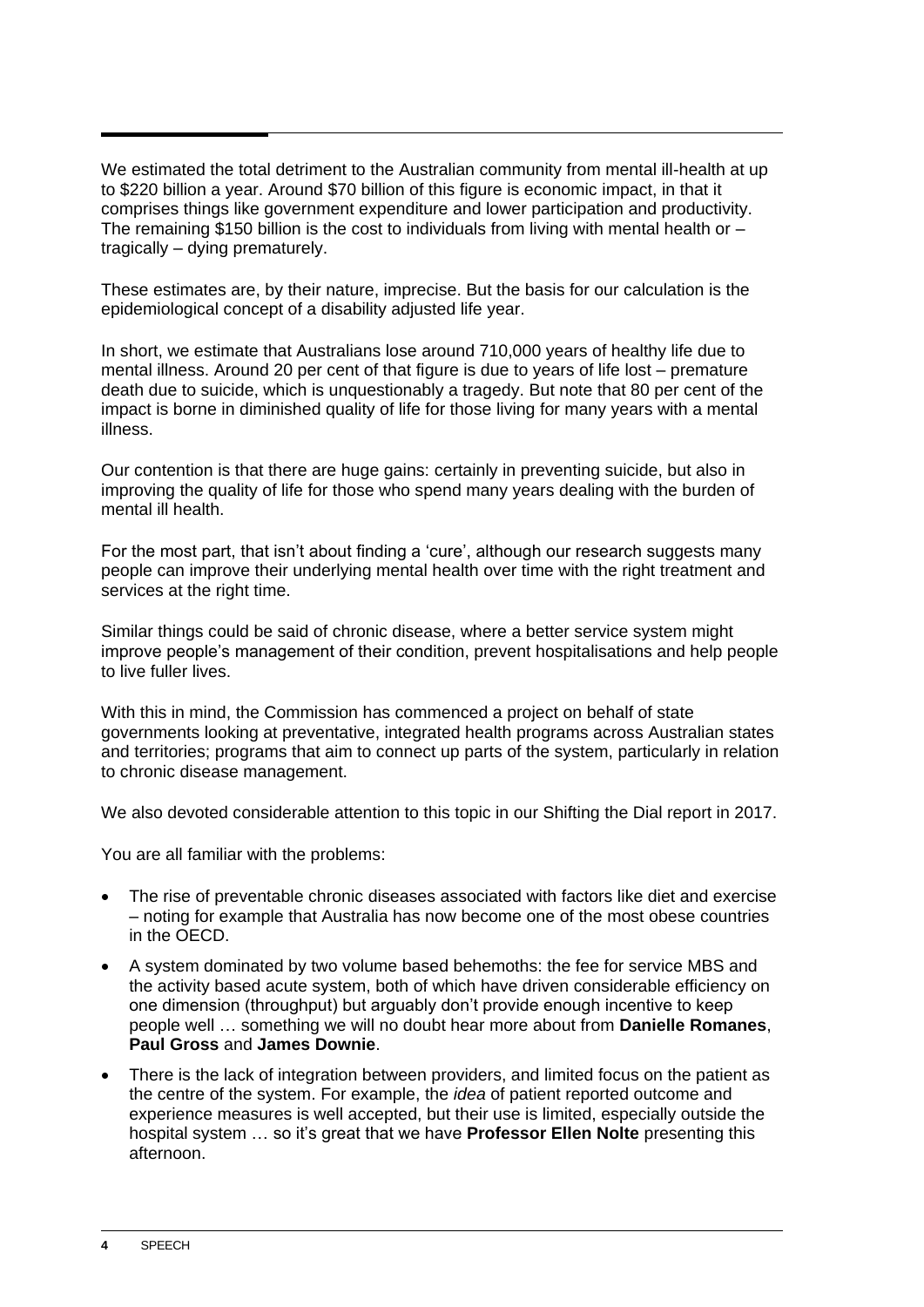- A lack of health literacy on the part of patients, which means they often cannot be joint managers of their conditions.
- Lots of data but very little data integration something **Sonja Read** will address tomorrow.
- A large share of GPs don't even know when one of their patients has been to hospital.
- There are overlapping responsibilities between tiers of government (with some gaps), and a fairly limited role for private health insurers – and I look forward to **Shaun Gath's** presentation later today.
- We seem to have problems with disseminating good practice as seen through significant clinical variation across practitioners and hospitals.
- A passive system one that waits for patients to present to it once a problem emerges (or maybe some considerable time after the fact).

Our mental health inquiry found all these things specifically in the mental health system and a few more as well, including the lack of a coherent way in to the system.

I would add another weakness of the general health system, which is its selective approach to innovation: specifically, the incredible innovation in areas like pharmaceuticals, equipment or diagnostic techniques, combined with glacial change when it comes to business practices and the consumer interface. Rohan Mead from Australian Unity once described this as the distinction between molecular innovation (leading edge) and business innovation (complete laggards).

As I have noted before, it is interesting that a GP can refer a patient to have several high tech pathology tests, and they send the referral and receive the results by fax. You could make a similar observation about the rather quaint concept of a waiting room – not something you find in very many service industries today.

All these weaknesses have impacts here and now. Addressing them is not simple. It is a painstaking process consisting of lots of small steps by individuals across all parts of the system. But they can add up to very real and foreseeable benefits to users of the health system.

In mental health alone, our assessment was that implementation of what we identified as priority reforms (by no means all of our recommendations) could yield benefits worth an estimated \$18 billion a year. Very little of this was in the form of increased GDP. It was mostly improved quality of life for those suffering mental illness.

But there is a broader point, which brings me back to where I started. We don't know what the future will hold – in health or in anything else. Precise prediction is hard. But we can overcome that to some extent if we have systems which are resilient in the face of change; including being adaptable enough to meet opportunities when they arise. If future gains in health come from further technological breakthroughs, we can have some confidence that our health system can adopt and diffuse those gains quite quickly.

We have a robust process to list drugs on the PBS and to roll out subsidised vaccines. Hospitals have a track record of investing in new equipment. Granted we have to make sure the incentives for innovation are strong: via regulatory approvals, pricing policy and getting the balance right on IP protections.